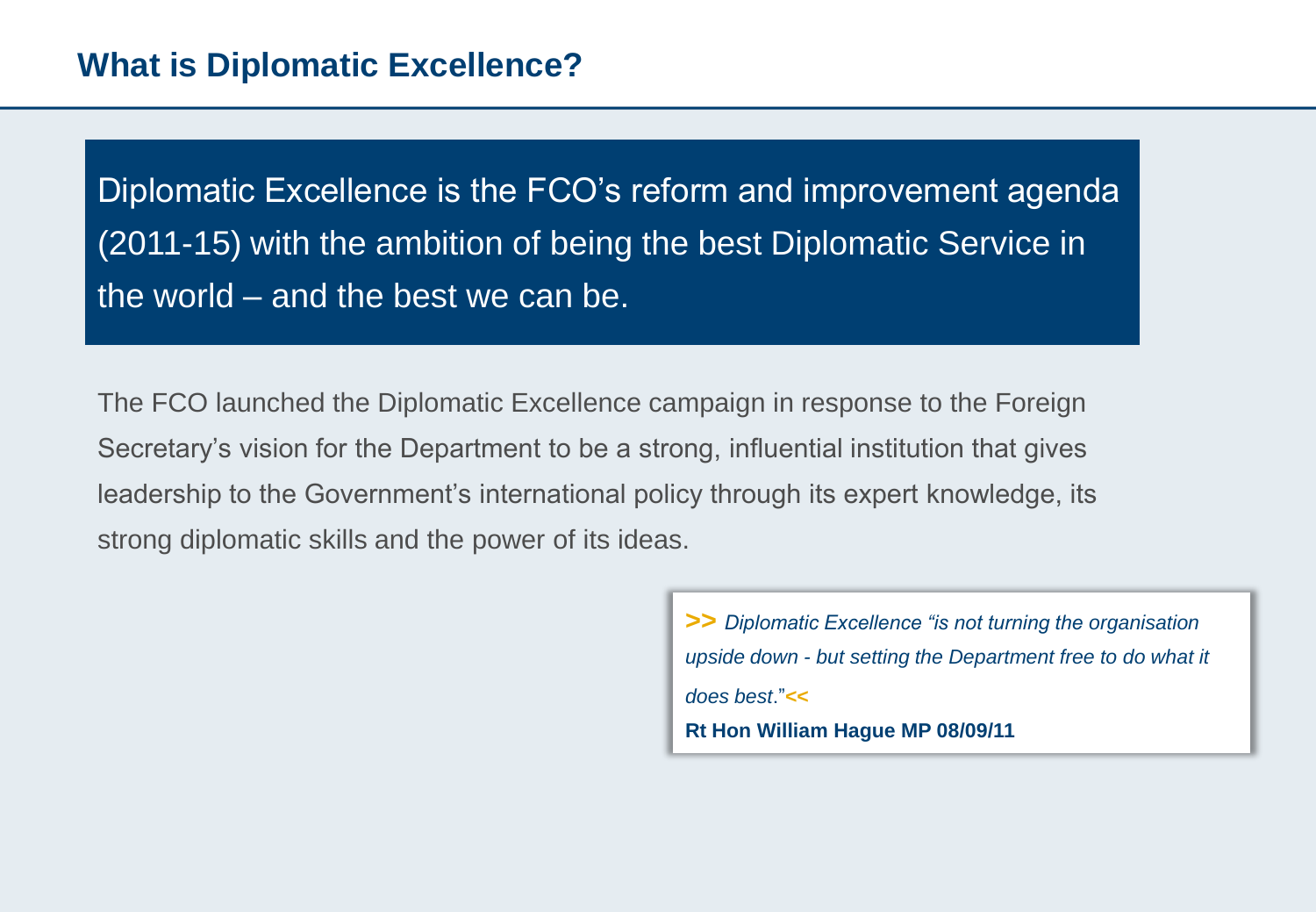## Our vision for what the FCO will look and feel like

#### **By 2015 we are the best diplomatic service in the world.**

Highly ambitious, we are constantly striving for better outcomes despite the pressures and resource challenges. We are confident, secure about the future and proud of what we do.

Our **policy advice** is hard headed and focussed on action that advances the UK's national interests – our Prosperity, Security and Consular priorities.

We are highly rated for our policy analysis and for our bold, creative and action-oriented delivery.

Our **staff** are experts, sought after for our deep knowledge and understanding of languages, local affairs and culture and our core diplomatic skills in influencing and negotiation.

We attract and retain exceptional people. We are proud of the **diversity** of our staff – who they are and how they think – and continually invest in them, enabling them to be the best they can be.

We recognise and reward great work that develops our organisational capability and advances our national interest.

Our **values** support a vibrant culture characterised by high energy and fun – where all staff take on stretching responsibilities, ideas thrive and orthodoxy can be fearlessly challenged. We work together effectively with all our partners to make a greater difference for the UK.

Our strong, agile global **network** serves all of HMG. Our modern efficient estate is supported by ICT and information, insight and wisdom in foreign affairs.

Our **reputation** as a well-led, well-run department, underpinned by sound financial management, is recognised across Whitehall.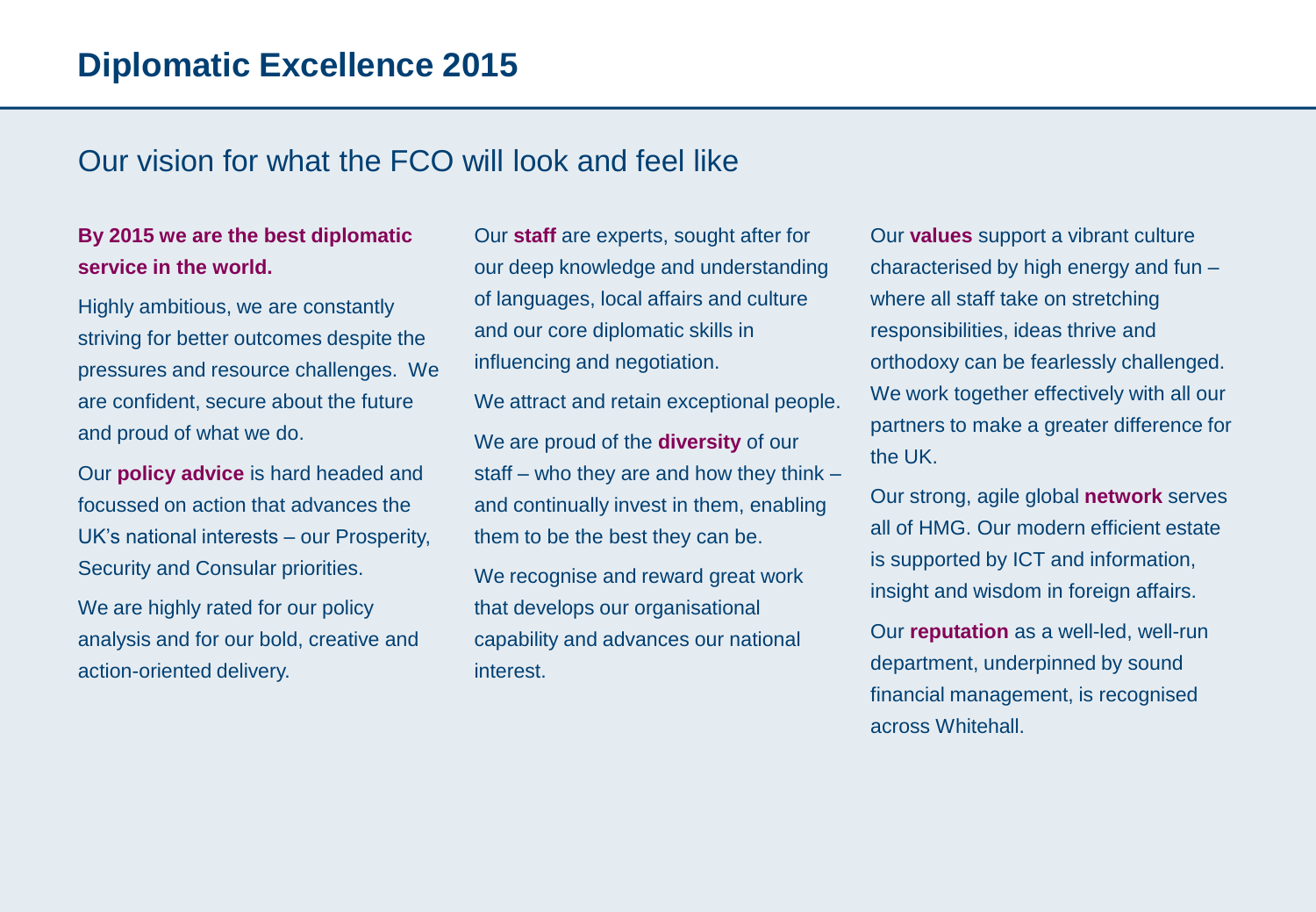| <b>Policy</b>                                                                                            |                                                                                                       |                                                                                                                             |  |  |
|----------------------------------------------------------------------------------------------------------|-------------------------------------------------------------------------------------------------------|-----------------------------------------------------------------------------------------------------------------------------|--|--|
| Establishes a vision including UK<br>interests; takes full account of the<br>long, medium and short term | Draws on expertise in the FCO, in<br>Whitehall and outside; is open to<br>and can withstand challenge | Offers credible options for<br>Ministers; and establishes clear<br>courses of action, which are<br>adapted to circumstances |  |  |

#### Arms Trade Treaty:

The landmark UN Arms Trade Treaty was agreed in the UN General Assembly in April 2013 and was opened for signature on 3 June. As a co-author alongside six others, the UK was a lead nation in drafting and lobbying for a robust treaty. The UK has championed international regulation of the arms trade since the original resolution was tabled at the UN in 2006. Since then the UK government has worked determinedly with fellow co-authors, NGOs and industry to design a comprehensive framework to close the gaps that exist between the patchwork of national and regional arms trade regulations. The legally binding Treaty will internationalise common standards in support of international peace, stability and human rights.

#### Normalisation of relations between Serbia and Kosovo:

The legacy of conflict remains a key challenge in the Balkans, although the region has made great strides towards healing the wounds of the 1990s. In April 2013, the EU-facilitated Belgrade-Pristina Dialogue resulted in a landmark agreement on normalising the relationship between Serbia and Kosovo. Centred on the creation of an 'Association of Serb Municipalities', the agreement gives some autonomy to Serb-majority municipalities in northern Kosovo, whilst reaffirming that neither Serbia nor Kosovo will block the other's path to EU membership.

Working with EU partners the UK played a vital role in the lead-up to this agreement and engagement by the Foreign Secretary was instrumental in setting up the EU Dialogue in 2011. We subsequently influenced the agenda for the final deal, working closely with key partners. The UK continues to insist on strict conditionality that Serbia and Kosovo meet their obligations under the agreement in order that both countries remain on the path to eventual EU membership.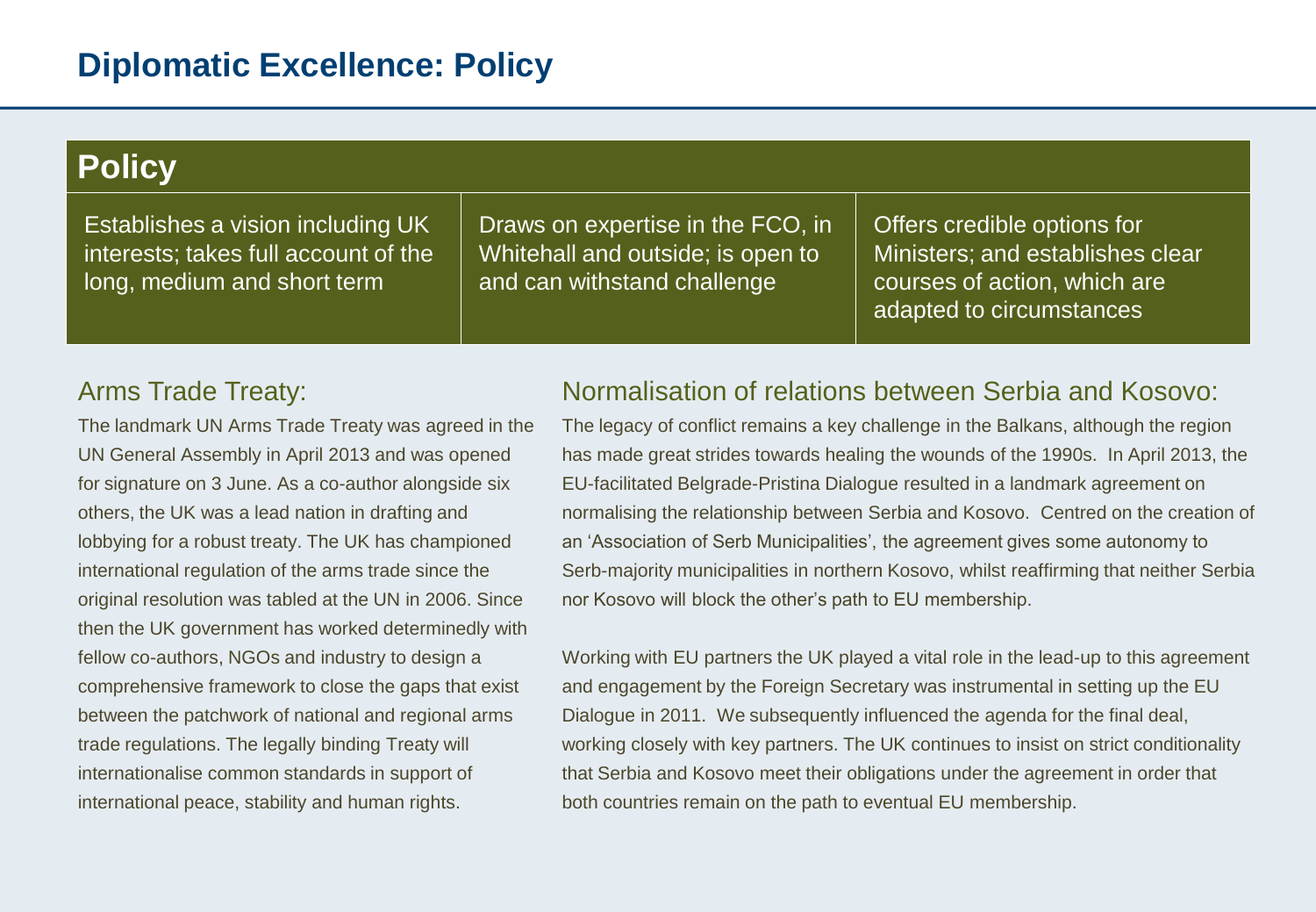| <b>People</b>                                      |                                                                                              |                                              |  |  |
|----------------------------------------------------|----------------------------------------------------------------------------------------------|----------------------------------------------|--|--|
| A workforce of the right size,<br>shape and skills | Building workforce resilience,<br>strengthening capabilities & skills.<br>bringing on talent | Enabling staff to be the best they<br>can be |  |  |

### One Global Workforce:

This initiative will help us get the biggest possible contribution out of our staff by bringing greater consistency to our management practices around the world and reducing the amount of time and money spent on HR bureaucracy. It aims to give more value, voice and visibility to locally engaged staff, including through adoption of a unified grading structure and greater representation in corporate decision making bodies. It also promotes consistency, fairness and simplicity for UKbased staff through a simpler appraisal form more aligned with the rest of the UK Civil Service, the introduction of appraisal validation and streamlined promotion competitions. These changes should save significant time each year and will ensure that all staff are held to the same high standard.

#### Foreign Languages:

We have opened a new in-house language centre which will train 1,000 full and part-time students a year in up to 80 different languages. 74% of UK-based staff now have a registered language skill which we are trying to increase further with the training above. Our aim is that at least half of all UK-based staff in non-English language speaking Posts should have the language skills at the *highest* levels that will enable them to better deliver HMG's policy objectives overseas

**>>** *We have launched the biggest drive to enhance the cutting edge abilities and diplomatic skills of the Foreign Office that the Department has ever seen; skills in negotiation, analysis, difficult languages, economics and policy making.* **<< Rt Hon William Hague MP 08/09/11**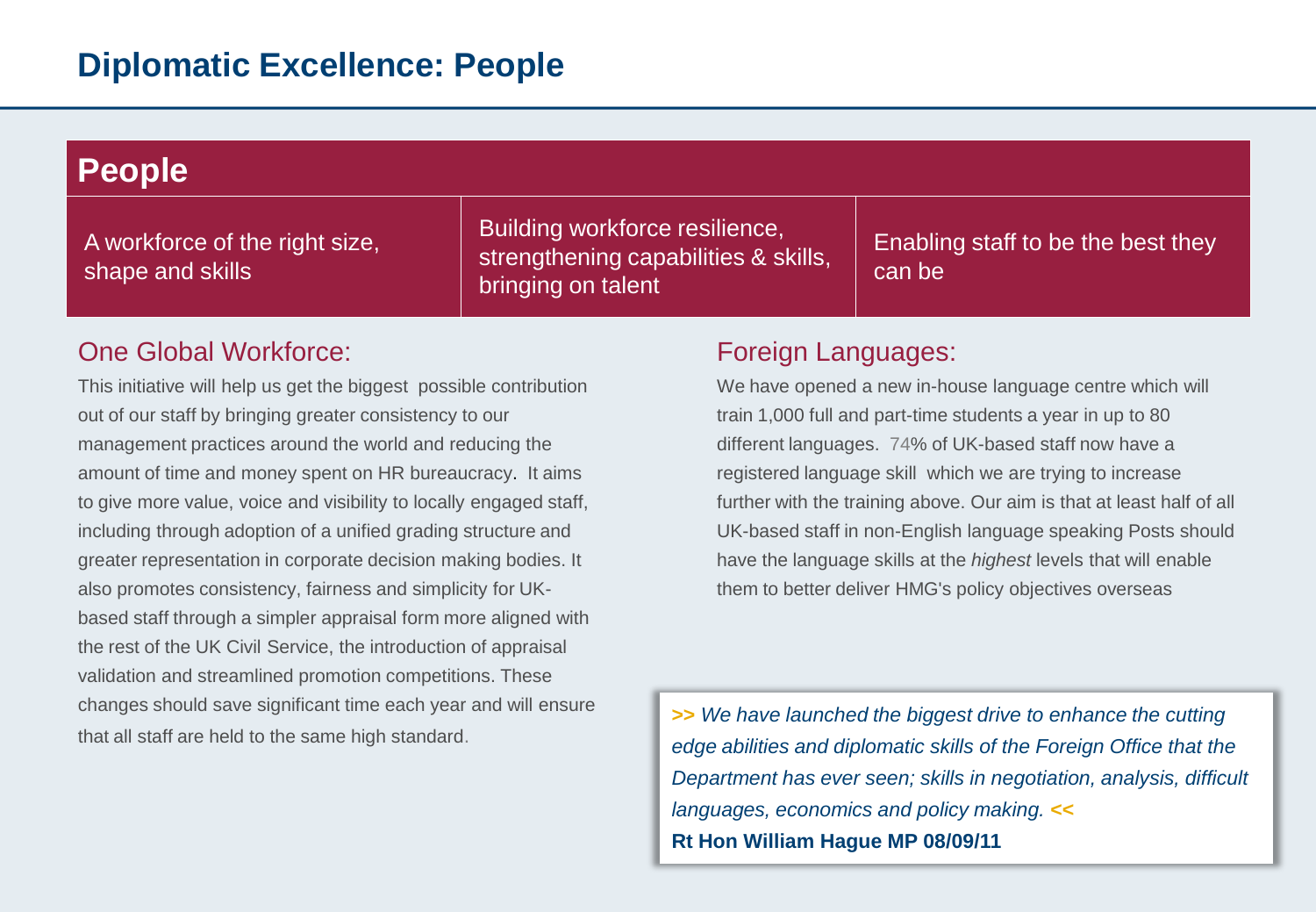| <b>Network</b>                  |                                    |                                      |  |  |
|---------------------------------|------------------------------------|--------------------------------------|--|--|
| An agile and innovative network | A strong global network which      | An effective, flexible and efficient |  |  |
| with the right people in        | reflects our policy priorities and | network to release funds for         |  |  |
| the right places                | extends our influence              | front line activity                  |  |  |

## Consular Services:

We are reforming our Consular services to make them more efficient, flexible and, wherever possible, digital. We want to provide more assistance to those British nationals who need our help most. We are establishing a network of three global contact centres (in Malaga, Hong Kong and Ottawa) to take all consular calls and only escalate where necessary to frontline staff (experience shows this is less than 17%). By March 2014 we should be able to handle all consular first contact by telephone and digital means through these three centres. We are closing down our overseas passport operation and from April 2014 all applications will be processed in the UK (by the Home Office). The Consular Skills Programme underpins Diplomatic Excellence in Consular Directorate giving staff the support they need to continually develop and promoting the benefits of knowledge-sharing and creativity in the workplace.

### A strong global workforce:

We are strengthening our network of Embassies, Consulates, trade offices and other posts while saving money overall. We have opened or upgraded fourteen diplomatic posts since 2011 and plan to open a post in Chandigarh early next year. We are making best use of our estate overseas through consolidation of HMG's presence and through co-location and estates cooperation with Commonwealth and EU partners, (eg with New Zealand in Bridgetown, in Vientiane with Australia, in Rangoon with Canada, in Quito with Germany and in Freetown with France). Co-location allows us to share corporate services and office space, giving us a wider reach while making best use of our existing overseas estate.

>> *Where we are increasing the numbers of FCO staff and consulates, we are able to build deeper diplomatic relationships and do more for British business and British citizens.*<< **Rt Hon William Hague MP 08/09/11**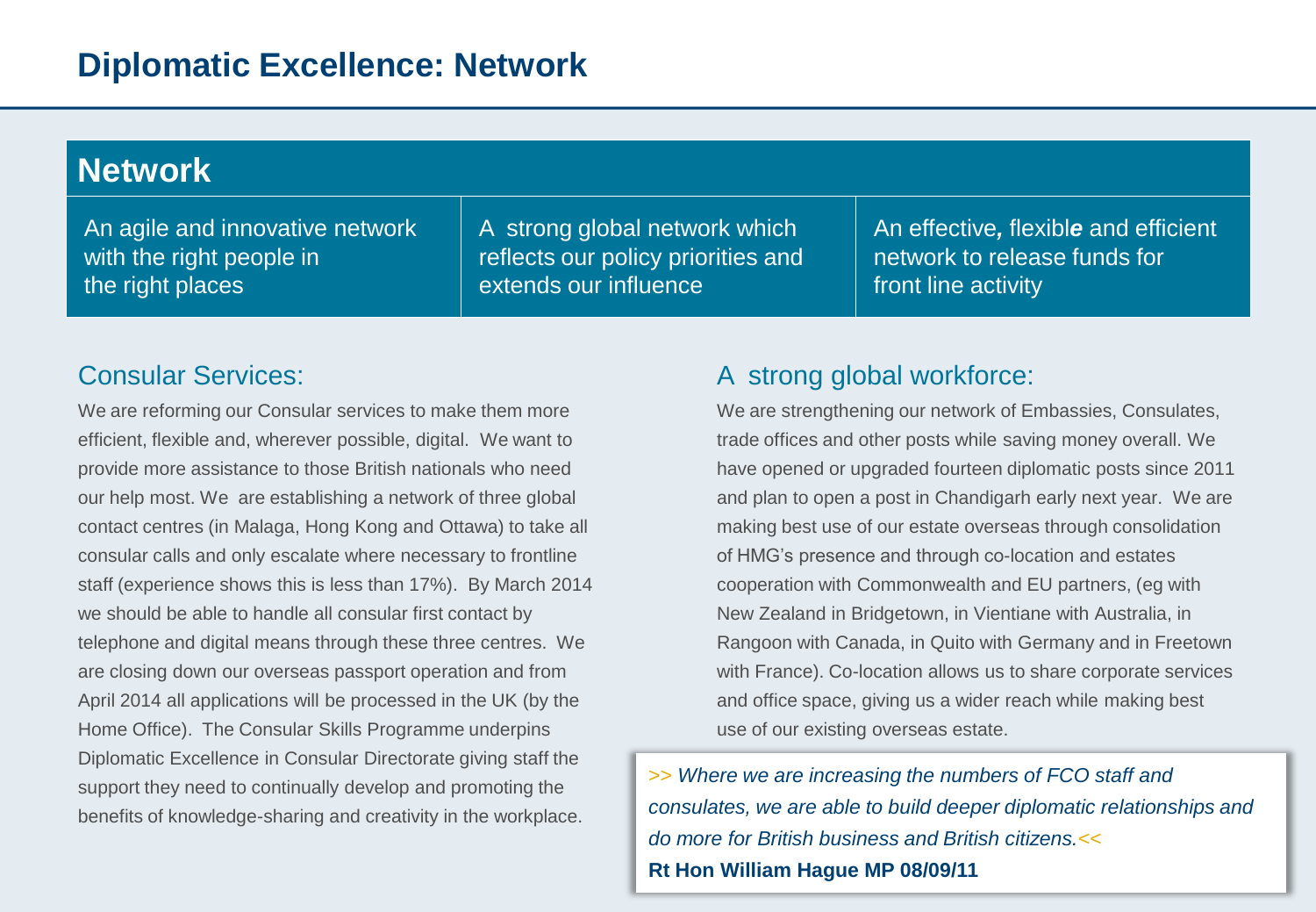# **Diplomatic Excellence 2015**

## Diplomatic Excellence values

We encourage and expect all of our staff to demonstrate the following values and behaviours in their work

| Taking responsibility                                                                                                                                                                                                                                                                                                                                                                                                                                     | Encouraging innovation                                                                                                                                                                                                                                                                                                                                                                                             | Working together                                                                                                                                                                                                                                                                                                                                                                                                                                                               |
|-----------------------------------------------------------------------------------------------------------------------------------------------------------------------------------------------------------------------------------------------------------------------------------------------------------------------------------------------------------------------------------------------------------------------------------------------------------|--------------------------------------------------------------------------------------------------------------------------------------------------------------------------------------------------------------------------------------------------------------------------------------------------------------------------------------------------------------------------------------------------------------------|--------------------------------------------------------------------------------------------------------------------------------------------------------------------------------------------------------------------------------------------------------------------------------------------------------------------------------------------------------------------------------------------------------------------------------------------------------------------------------|
| This is about:<br>clarity of roles and responsibilities<br>with everyone taking personal<br>ownership and responsibility for<br>delivering excellent work<br>leaders/managers devolving<br>decision-making as far as possible<br>and giving staff the permission,<br>tools, skills and support to get on<br>with the job<br>staff taking the initiative without<br>being hampered by unnecessary<br>bureaucracy<br>recognising and rewarding good<br>work | This is about:<br>creativity in developing and<br>delivering policy and services<br>constructively challenging<br>orthodoxy and actively encouraging<br>new ways of thinking<br>managing information and using<br>collaboration tools to generate<br>fresh insights, inspire new solutions<br>and influence more effectively<br>being open-minded, agile, flexible<br>and confident in taking well judged<br>risks | This is about:<br>working together collaboratively to<br>achieve common goals and share<br>knowledge and best practice<br>valuing the expertise and<br>$\bullet$<br>contribution of all colleagues.<br>Forming strong partnerships and<br>strategic alliances that enable us to<br>build networks of influence<br>building on and consolidating the<br>$\bullet$<br>principles of 'one team', extending<br>across Whitehall and other external<br>partners and opinion formers |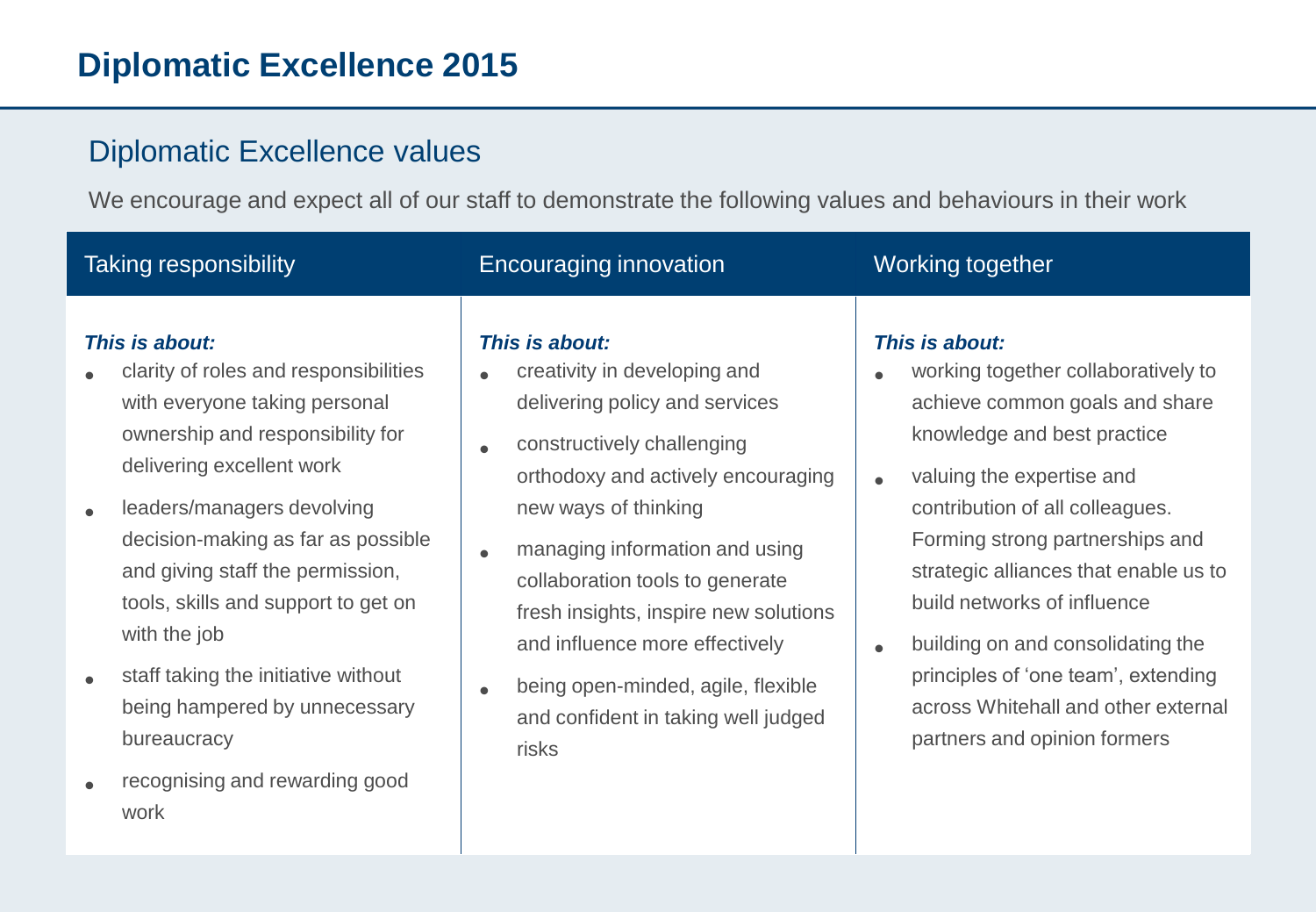# Developing the framework

In setting an ambition to be the best Diplomatic Service in the world and the best we can be, we had to determine how to measure progress towards our goal.

We carried out an extensive testing and engagement programme and developed a measuring framework with input from the Office for National Statistics' *Methodology Advisory Service* (MAS), and has been quality assured in 2013 by the MAS.

The framework is in two parts:

## An internal performance measuring process

» To assess progress both quantitatively and qualitatively on our published policy priorities and the outcomes we want to achieve.

## A Diplomatic Excellence External Panel

» To give an external view of our performance as perceived by important senior partners and opinion formers for the FCO.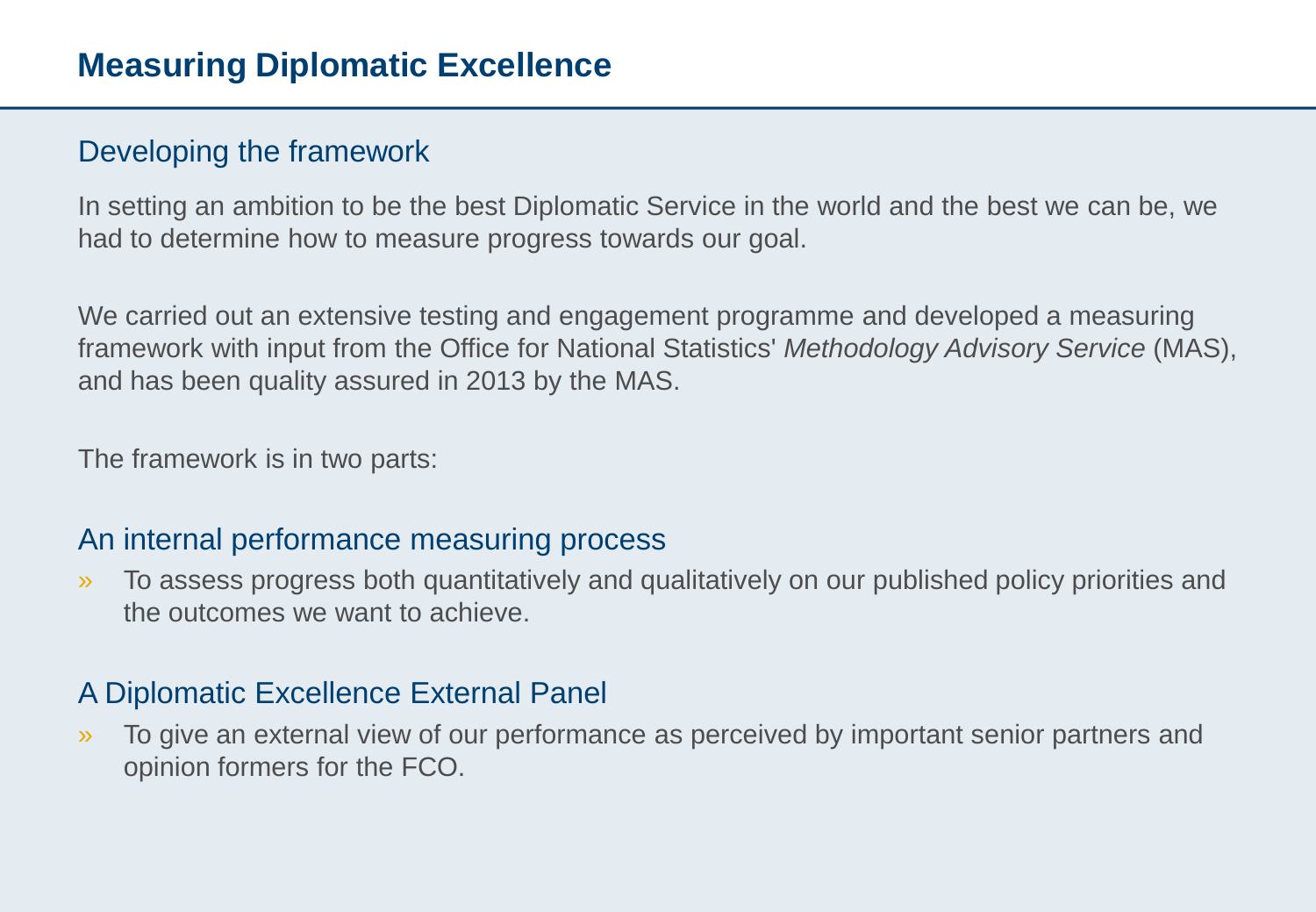# **Measuring Diplomatic Excellence**

Internal assessment: measuring framework developed with input from the Office for National Statistics



Diplomatic Excellence External Panel to give an external view of FCO performance and ranking Validation of FCO's self assessment & global ranking